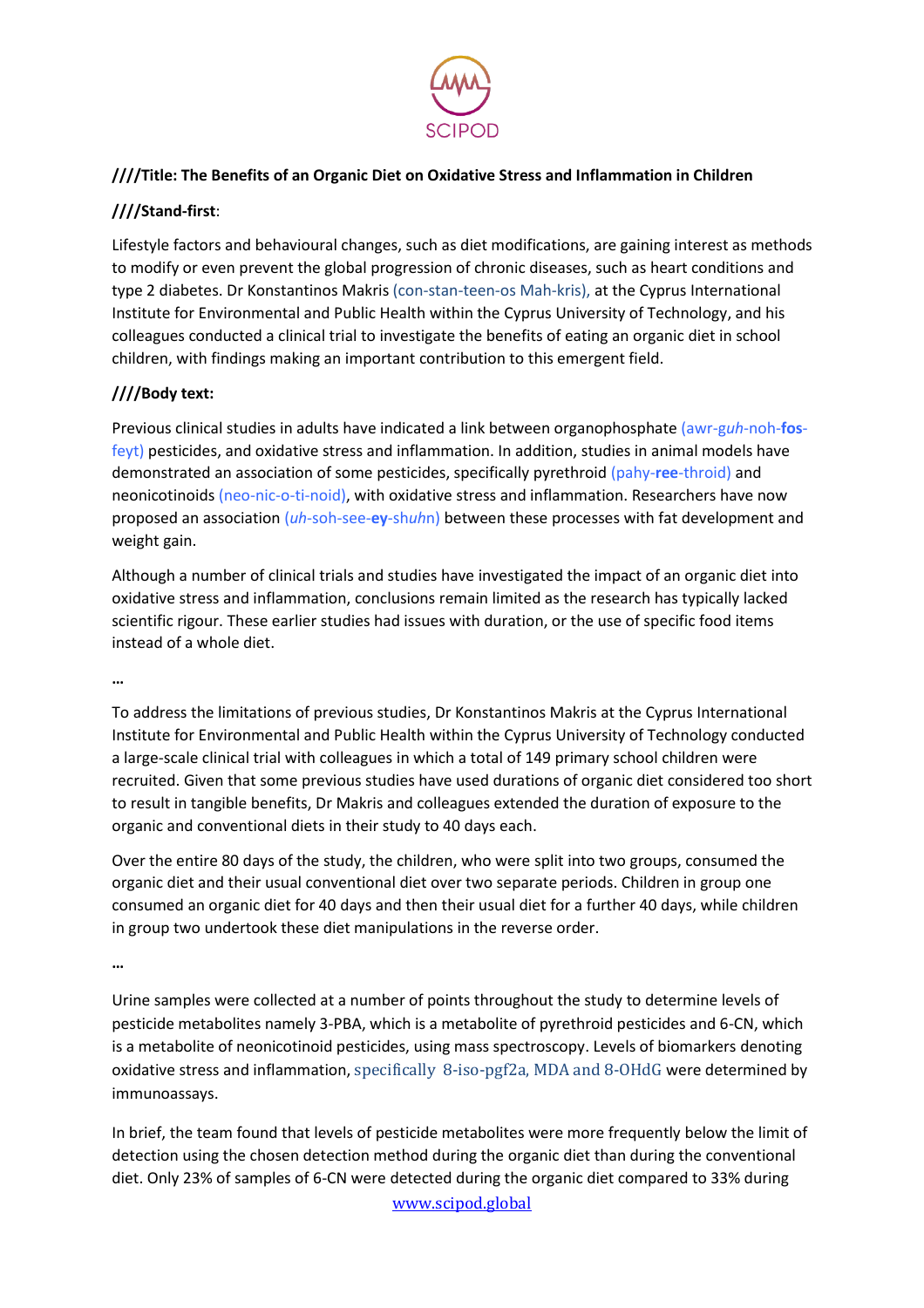

the conventional diet. Likewise, for 3-PBA, only 68% of samples were detectable during the organic diet while 85% of conventional diet samples contained detectable levels of metabolite.

More detailed analysis showed that participants had significantly lower levels of 3-PBA and significantly less likelihood of samples containing detectable levels of 6-CN during the organic diet compared to their conventional diet.

The trends observed in pesticide metabolite detection were comparable to those seen in other studies with organophosphates. The low numbers of samples containing detectable levels of 6-CN were expected and likely the result of a recent EU directive ban on few neonicotinoid pesticides.

**…**

For markers of oxidative stress and inflammation, Dr Makris and colleagues found that during the organic diet, the level of 8-OHdG was immediately and sustainably lower than during the conventional diet. For the other two oxidative stress and inflammation biomarkers in this study, both 8-iso-PGF2a and MDA showed an initial increase which was followed by a gradual reduction during the organic diet.

**…**

Statistical analyses looking at the relationship between the presence of pesticide metabolites and levels of oxidative stress and inflammatory biomarkers showed a relationship between 3-PBA and both 8-iso-PGf2a and 8-OHdG, but no association with 3-PBA and MDA.

Unsurprisingly, given the few samples where 6-CN was detectable, there was no association identified between this group of pesticide metabolites and any of the oxidative stress and inflammation biomarkers.

**…**

While not the main focus of this study, the researchers also found that the organic diet was negatively correlated with corrected body mass index (BMI) scores, that is, overall BMI was lower during the organic diet than the conventional diet.

This finding tentatively supports some previous work in adults indicating a putative negative link between the consumption of an organic diet and the likelihood of being overweight or obese. As such, eating an organic diet may increase the likelihood of having a normal BMI. However, it is important to note that adults who consume an organic diet generally have healthier lifestyles, and the researchers cannot, as of yet, conclude that eating an organic diet is causally linked to the lower weight of these individuals.

**…**

While Dr Makris and colleagues took considerable care to minimise methodological limitations in this study, they note that while compliance with the set diet was reported to be 90%, this may not be entirely accurate. They also note that there was an imbalance of the composition of the two dietary phases, with the consumption of fruit and vegetables during the conventional diet phase being substantially lower than that during the organic phase.

**…**